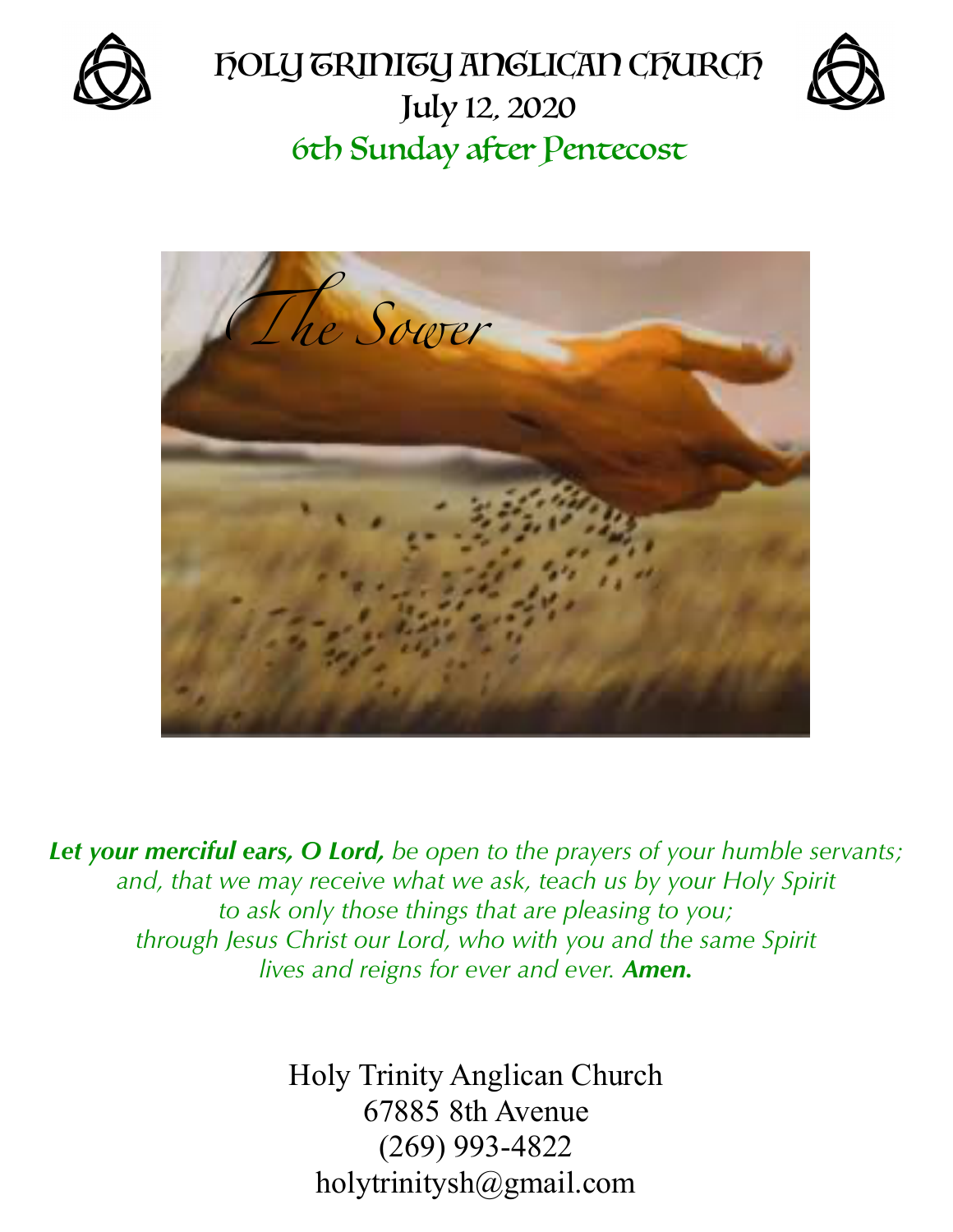#### ORDER OF THE SERVICE

### Call to Worship Outside Here I am, Lord

All Hail the Power of Jesus' Name

#### Service Begins Inside

Opening Prayer Old Testament Lesson Isaiah 55 Psalm 65 New Testament Lesson Romans 8:7-17 Gospel Matthew 13:1-9,18-23

Nicene Creed

The Sermon Fr. Rob Cornelison

 Prayers of the People Confession and Absolution The Peace & Announcements The Great Thanksgiving Sanctus The Lord's Prayer The Breaking of the Bread *All baptized Christians are welcome to take communion*  Prayer of Thanksgiving Blessing

> If you are in need of prayer or know someone in need, you may go to the side altar for prayer with Fr. Branden after you have received communion.

> You may also write your prayer request on the pad of paper at your seat and place it in the offering plate or submit your request through our website, [holytrinitysh.com](http://holytrinitysh.com) and your prayer need will be given to our intercessory team.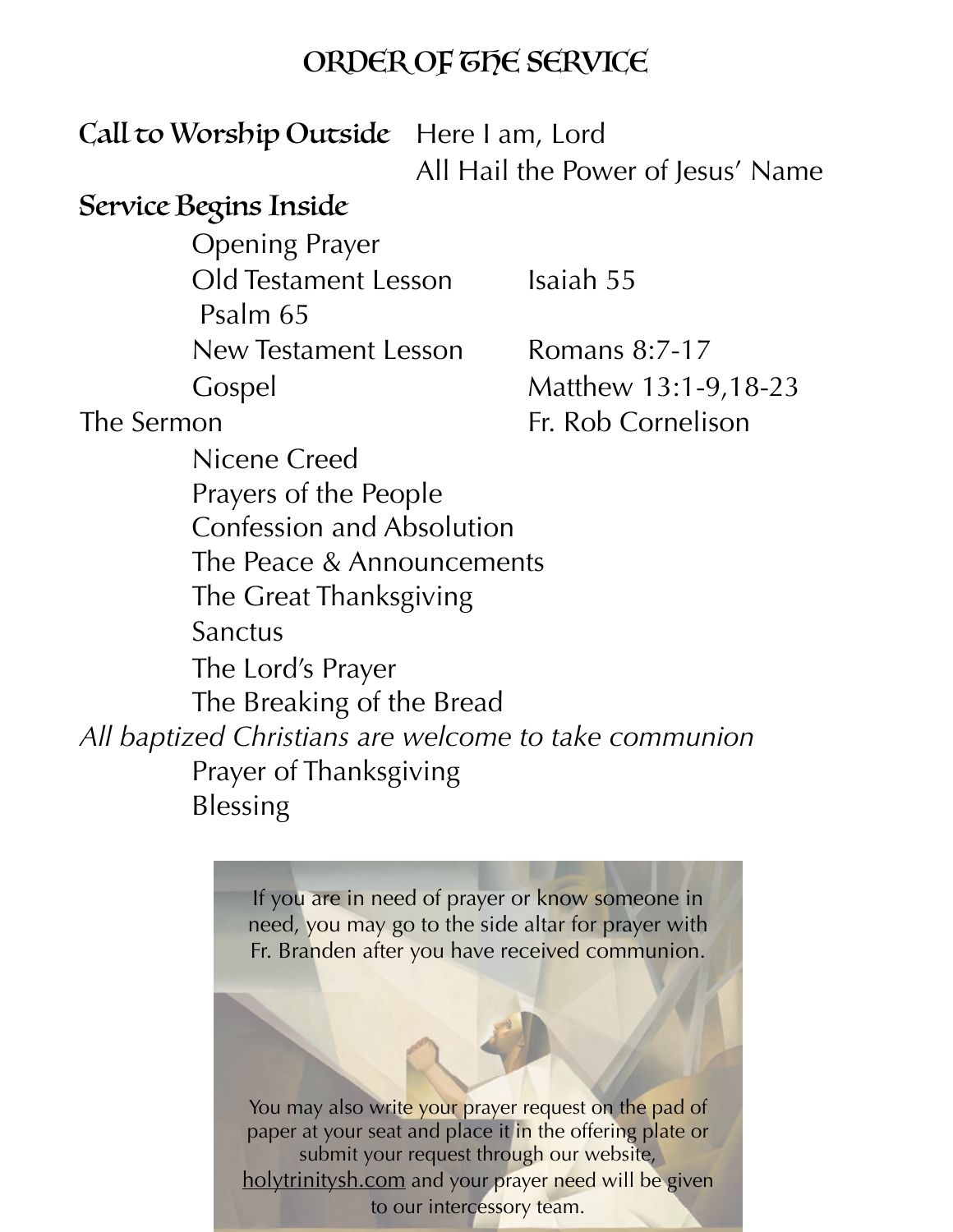

# Devotion Preparation for July 19

Wisdom 12:13, 16-19 Psalm 86 Romans 8:18-25 Matthew 13:24-30,34-43

# Collect for July 19

*O God, you declare your almighty power chiefly in showing mercy and pity: Grant us the fullness of your grace, that we, running to obtain your promises, may become partakers of your heavenly treasure; through Jesus Christ our Lord, who lives and reigns with you and the Holy Spirit, one God, for ever and ever. Amen.*



## Servant *(Dinistry* **Today**

Greeter: Helga Costello Reader: Helga Costello Intercessor: Todd Brugh Side Altar: Fr. Branden Grimm Altar Guild: Kim Maxwell

## Next Week

Greeter: Marie Hudson Reader: Todd Brugh Intercessor: Kim Maxwell Side Altar: Fr. Branden Grimm Altar Guild: Kim Maxwell